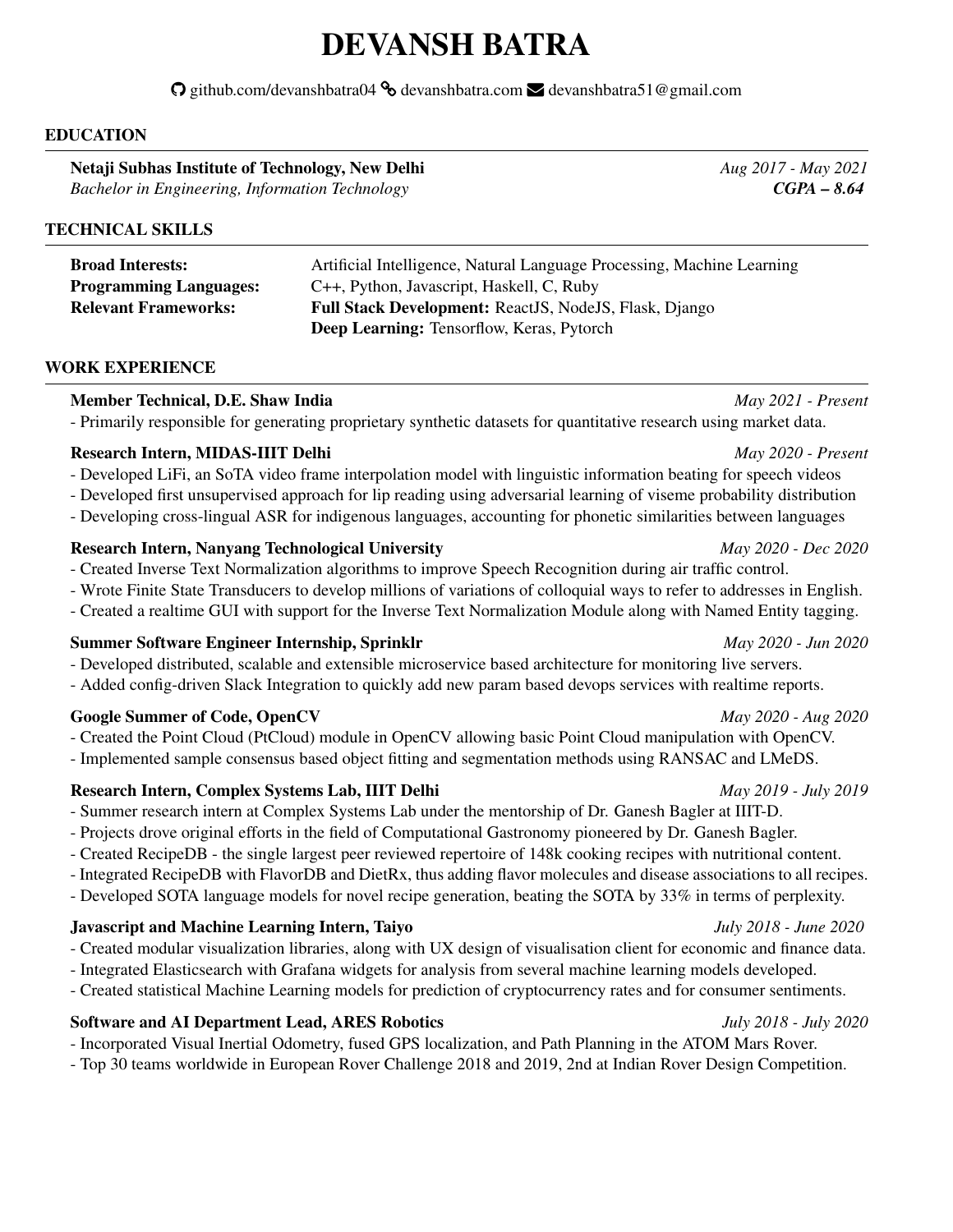# Watchdog - Server Log Monitoring and Malware Analysis Dashboard

Tech Stack: React, Python, Shell, Elasticsearch

- Cross platform app for detecting and eliminate multiple malicious remote connections in Windows and Unix servers.
- Real Time IP address scan and SAFE scores for intuitive remote connection health metric.
- Tunneled websocket traffic as TCP packets into the linux socket using websockify for robust real time monitoring
- Incorporated all Sentinel rootkit detection and offline IP localization and ownership features.
- Won complex problem statement category at Smart India Hackathon 2020 under BEML Ltd.
- Assisted in onsite deployment at BEML India's datacenters.

# Sentinel - Remote Connection And Rootkit Scanner

Tech Stack: QT Framework, Python, Shell, Several Python Libraries

- Cross platform application for detecting and eliminate multiple rootkits from Windows and UNIX systems.
- Incorporated intuitive GUI features as well as outsourced databases for the purpose of identifying IP addresses.
- Included system binary signatures for 79 UNIX rootkits gathered through virustotal archives.
- Included utility functions to deal with TCP remote connections like offline location scanning, manipulating iptables
- Real-time checking of processes for malware using multithreaded hashing of suspicious files for VirusTotal matches
- Won complex problem statement category at Smart India Hackathon 2019 under Ministry of External Affairs.
- Software aquired and used by Ministry of External Affairs across their data center.

# Atom - Mars Rover Prototype

Tech Stack: ROS, Gazebo, Bumblebee, Jetson Nano, Arduino, OpenCV

- Wrote scripts in ROS for Science Cache task to autonomously control the 5 Degree of Freedom Robotic Arm.
- Implemented ORB SLAM, GPS assisted Localization and Obstacle avoidance.
- The autonomous systems received particulary high score with jury commendation at University Rover Championship
- Ranked among the 30 top teams at European Rover Championship 2019, to represent India at the same.
- Demo available on YouTube <www.youtube.com/watch?v=uGqkPknVmwI>

# RecipeDB - A resource for exploring recipes, their culinary, nutritional, flavor and health correlates

Tech Stack: Spacy, Tensorflow, Flask, SQL, Javascript, HTML, CSS

- Data curation and analysis of recipes, flavor molecules and disease associations and web app development.
- Used NLP Techniques to extract and find relationships between various characteristics of recipe ingredients.
- Developed models to infer nutritional information about, taking into account ingredients as well as cooking processes.
- Developed a method to find similarity between recipes based on the above exercises
- Developed entire backend and GUI. Deployed the same on institute's servers
- Available openly at <https://cosylab.iiitd.edu.in/recipedb/>

# RESEARCH PROJECTS

# RecipeDB and Allied Projects, 2019 to 2020

- RecipeDB is a structured compilation of recipes, ingredients, and nutrition profiles.
- Worked on data compilation and cleaning, followed by nutritional estimation from parsed natural language text.
- Followup work included SoTA method for generating novel recipes.
- Publications at ICDE Workshops, COLING as oral paper, and OUP Database journal.

# Visual Speech related projects, 2020 to present

- Developed datasets and error metrics for fair evaluation of algorithms for generation of frames in speech videos.
- Evaluated previous SOTA models and presented novel ones on the aforementioned datasets and metrics.
- Published at ICASSP 2021.
- Currently working on unsupervised visual speech recognition, initial results submitted to AAAI 2022.

# ACHIEVEMENTS

- June 2017 99.5th percentile in JEE Advanced, with AIR 6575
- 2018 2019 Won Multiple Hackathons, including Smart India Hackathon and MS Hacks (at Microsoft Gurgaon)
- Aug 2020 Won Smart India Hackathon for the second time, research paper accepted at Oxford's Database
- Aug 2020 Led ARES Robotics to 2nd place finish at Indian Rover Design Competition among 28 teams, 8 countries.